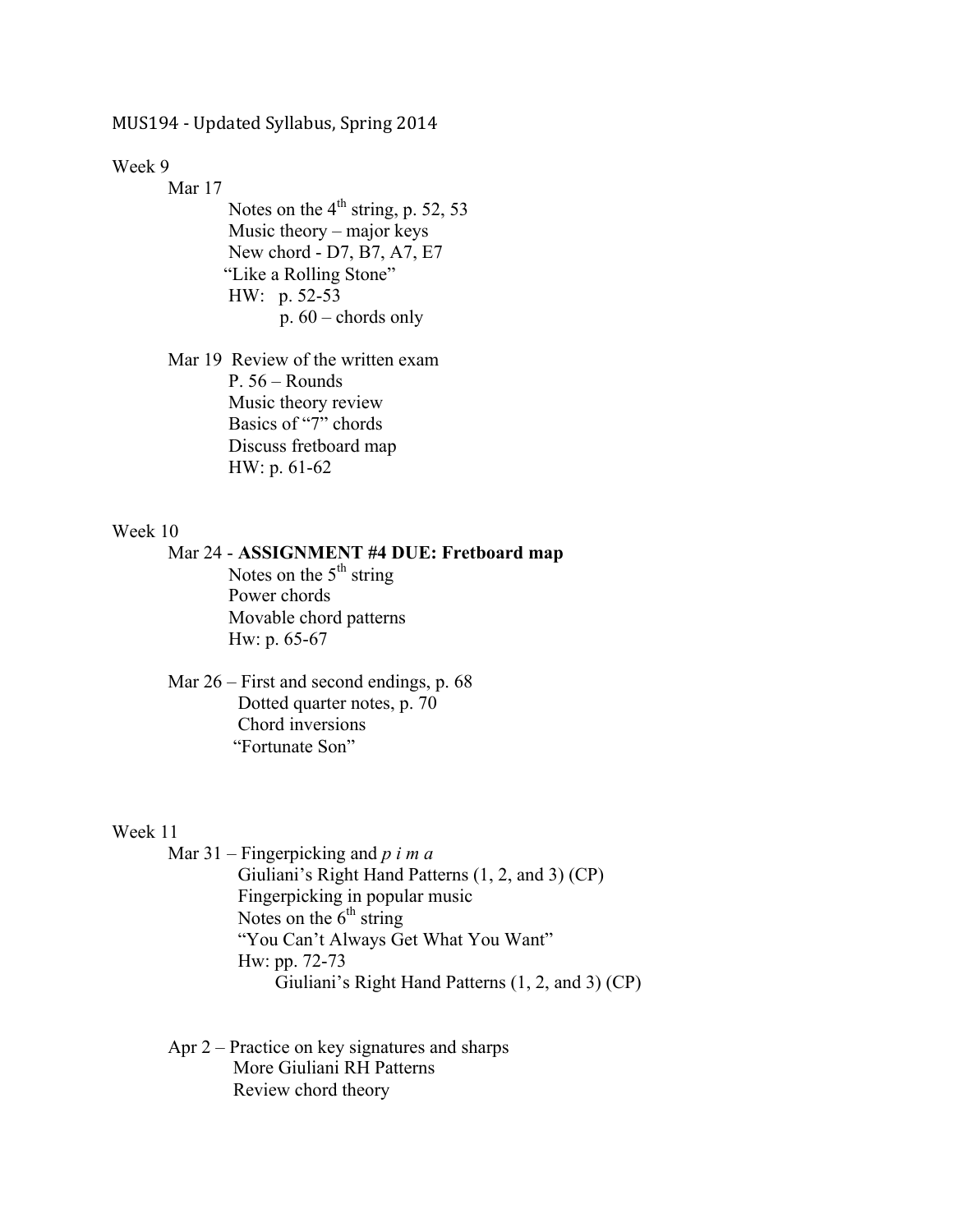Repertoire 4 Hw: pp. 82-83, p. 90 Giuliani RH patterns 11&12

# Week 12

# Apr 7 - **ASSIGNMENT #5 DUE: Writing a Chord Progression**

Final exam performance repertoire Review dynamics & tempo Musicality: Articulation & timbre ("TAM-ber") Applying musicality principles to popular and classical music Repertoire 4

Apr 9 – Studying and practicing scales Basics of improvising Pentatonic scale in E minor and A minor Review the blues Hw: p. 113-115

#### Week 13

Apr 14 – Review improvisation Twelve bar blues in E and A Blues scale Giuliani RH Patterns HW: p. 97-98

Apr 16 – Playing and practicing bar chords Chords: Bm and F Blues continued: p. 105-106

#### Week 14

Apr 21 – Review for the final exam Review performance exam repertoire Performance exam sign ups

Apr 23 – **FINAL WRITTEN EXAM** – Guitars not needed

#### Week 15

#### Apr 28 – **PERFORMANCE EXAMS**

Sign up to perform for me on either this day or during finals week. You don't need to go to the other session, and on your assigned day, you only need to show up for your time slot.

Apr 30 – **NO CLASS** – ASU Guitar Ensembles are playing at the Musical Instrument Museum at 10:30am